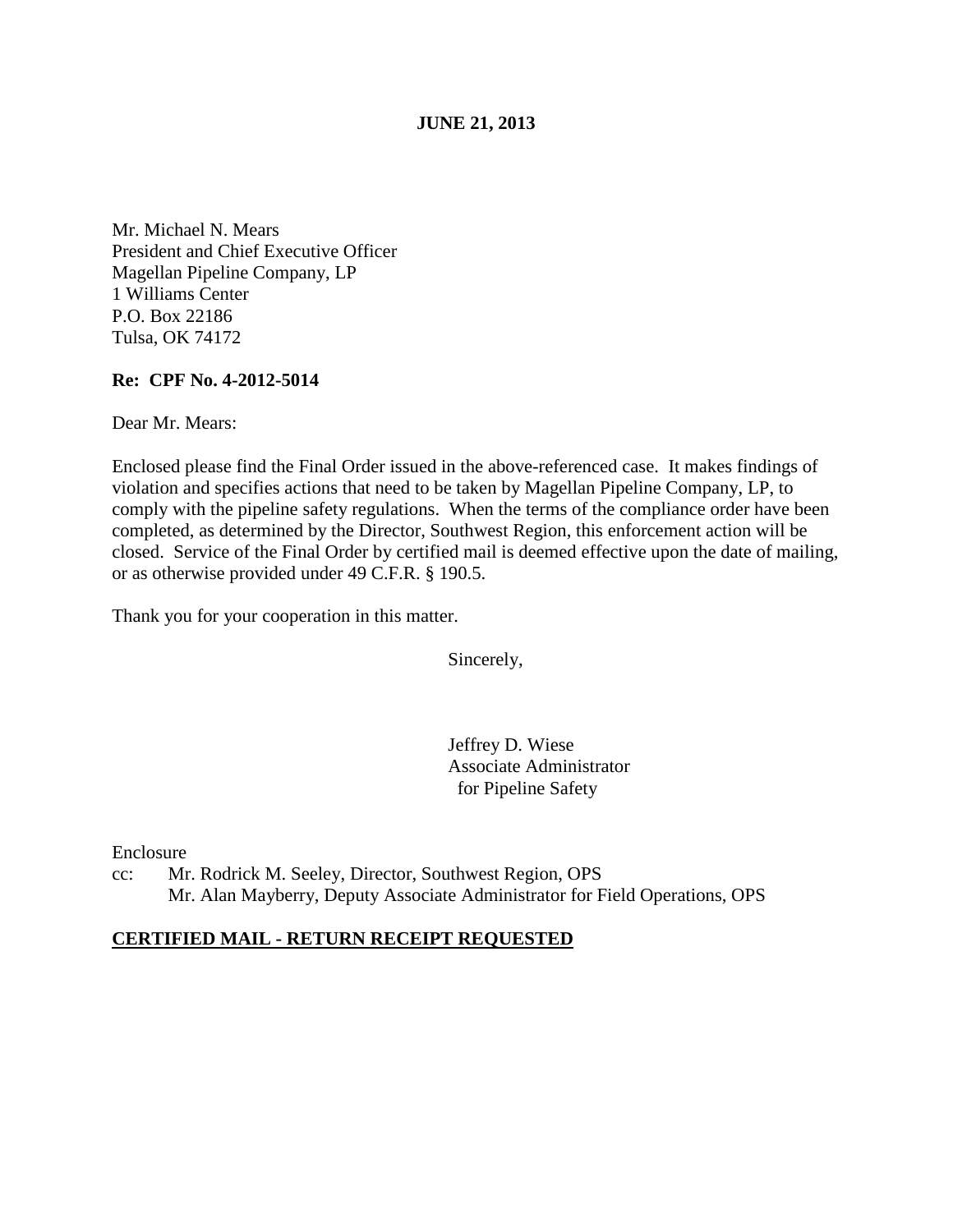## **U.S. DEPARTMENT OF TRANSPORTATION PIPELINE AND HAZARDOUS MATERIALS SAFETY ADMINISTRATION OFFICE OF PIPELINE SAFETY WASHINGTON, D.C. 20590**

**In the Matter of )** 

Magellan Pipeline Company, LP, (a) CPF No. 4-2012-5014

**\_\_\_\_\_\_\_\_\_\_\_\_\_\_\_\_\_\_\_\_\_\_\_\_\_\_\_\_\_\_\_\_\_\_\_\_ )** 

 **)** 

 **)** 

**\_\_\_\_\_\_\_\_\_\_\_\_\_\_\_\_\_\_\_\_\_\_\_\_\_\_\_\_\_\_\_\_\_\_\_\_)** 

**Respondent. )** 

# **FINAL ORDER**

In May 2011, pursuant to 49 U.S.C. § 60117, a representative of the Pipeline and Hazardous Materials Safety Administration (PHMSA), Office of Pipeline Safety (OPS), conducted an onsite pipeline safety inspection of the facilities and records of Magellan Pipeline Company, LP (Magellan or Respondent), in Texas and Oklahoma. Magellan operates approximately 9,600 miles of refined products pipelines and 51 terminals in 13 Midwestern states.<sup>1</sup>

As a result of the inspection, the Director, Southwest Region, OPS (Director), issued to Respondent, by letter dated April 17, 2012, a Notice of Probable Violation and Proposed Compliance Order (Notice). In accordance with 49 C.F.R. § 190.207, the Notice proposed finding that Magellan committed various violations of 49 C.F.R. Part 195 and proposed ordering Respondent to take certain measures to correct the alleged violations.

Magellan responded to the Notice by letters dated May 22, 2012 (First Response) and May 23, 2012 (Second Response). In these responses, Magellan requested a 45-day extension to file a response and a hearing, respectively. By letter dated August 14, 2012, Respondent withdrew its request for a hearing and thereby authorized the entry of this Final Order without further notice.

# **FINDINGS OF VIOLATION**

In its correspondence, Magellan did not contest the allegations in the Notice that it violated 49 C.F.R. Part 195, as follows:

**Item 1:** The Notice alleged that Respondent violated 49 C.F.R. § 195.402(a), which states:

 $\overline{a}$ <sup>1</sup> Magellan Midstream Partners, LP, Home Page, *available tt* http://www.magellanlp.com, (last accessed January 11, 2013).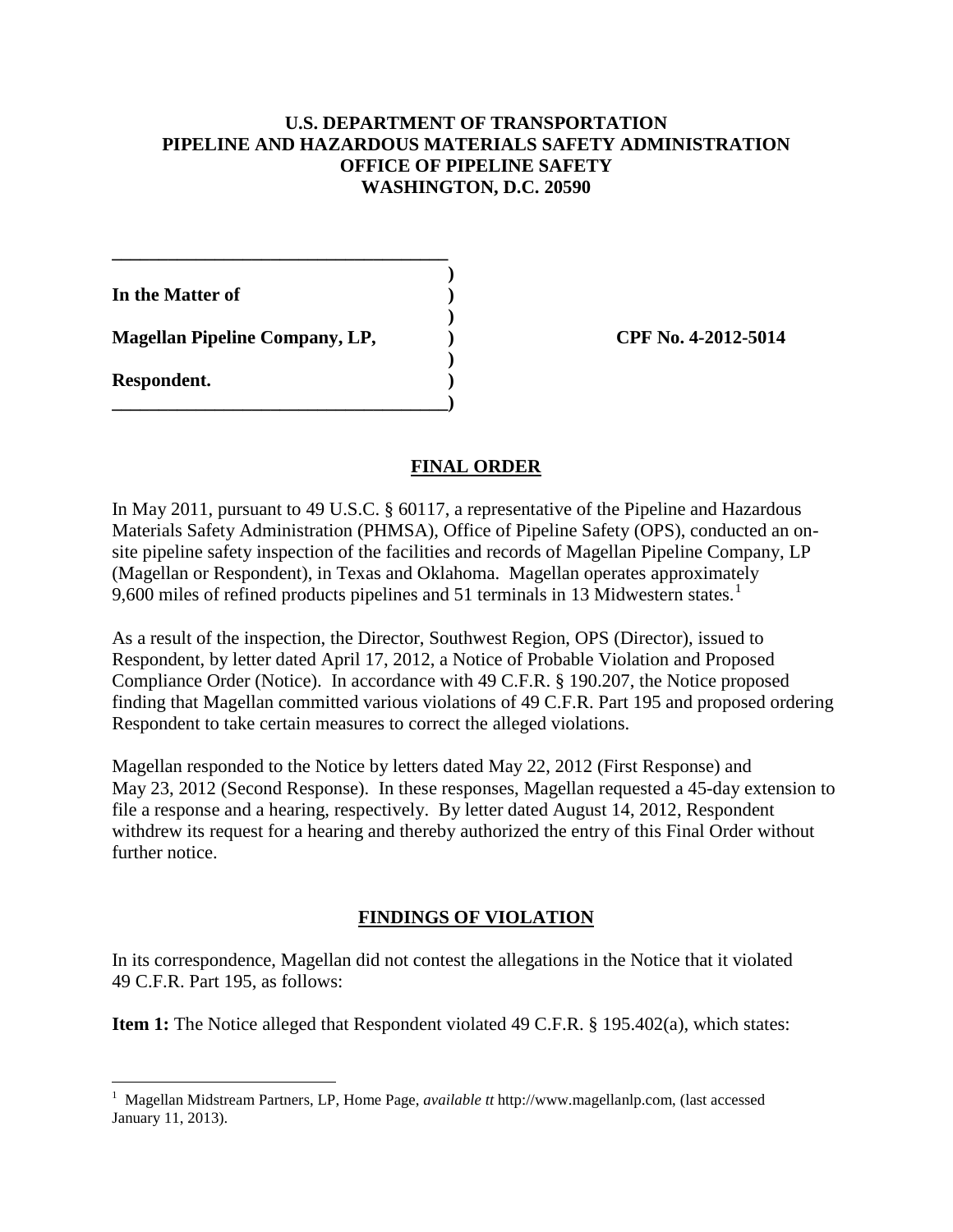#### **§ 195.402 Procedural manual for operations, maintenance, and emergencies.**

(a) *General.* Each operator shall prepare and follow for each pipeline system a manual of written procedures for conducting normal operations and maintenance activities and handling abnormal operations and emergencies. This manual shall be reviewed at intervals not exceeding 15 months, but at least once each calendar year, and appropriate changes made as necessary to insure that the manual is effective. This manual shall be prepared before initial operations of a pipeline system commence, and appropriate parts shall be kept at locations where operations and maintenance activities are conducted.

The Notice alleged that Respondent violated 49 C.F.R. § 195.402(a) by failing to follow its manual of written procedures for conducting normal operations and maintenance activities. Specifically, the Notice alleged that Magellan failed to follow its valve inspection procedures,<sup>2</sup> which required company personnel to verify the security of its valves. During the site inspection, PHMSA inspectors discovered a completely unsecured valve site. The security gate chain was corroded completely through and no fence, locked gate, or other apparatus was in place to secure the site. While Magellan's records indicated that valve inspections for the site were conducted within the required intervals, the lack of proper security was not notated in the relevant inspection records.

Respondent did not contest this allegation of violation. Accordingly, based upon a review of all of the evidence, I find that Respondent violated 49 C.F.R. § 195.402(a) by failing to follow its manual of written procedures for conducting normal operations and maintenance activities.

**Item 2:** The Notice alleged that Respondent violated 49 C.F.R. § 195.428(d), which states:

#### **§ 195.428 Overpressure safety devices and overfill protection systems.**

 $(a) \ldots$ 

(d) After October 2, 2000, the requirements of paragraphs (a) and (b) of this section for inspection and testing of pressure control equipment apply to the inspection and testing of overfill protection systems.

The Notice alleged that Respondent violated 49 C.F.R. § 195.428(d) by failing to inspect and test the overfill protection system that served as part of its pressure control equipment. Specifically, the Notice alleged that Magellan failed to inspect or test the overfill protection systems of the inservice atmospheric and low-pressure steel aboveground breakout tanks used on its pipeline. Respondent utilizes tanks owned by other entities, at both the Kinder Morgan Pasadena Terminal and the Texas City Refinery, to relieve surges from its pipelines. As a result, Magellan is required to perform inspection and testing, as specified by § 195.428(d).

Respondent did not contest this allegation of violation, but stated in its First Response and Second Response that it intended to secure the relevant inspection records and submit them to

 2 *Magellan Mainline Valve Inspection Procedure, 7.13-ADM-1035-3.2.2.* Pipeline Safety Violation Report (Violation Report) (April 17, 2012) (on file with PHMSA), at 39.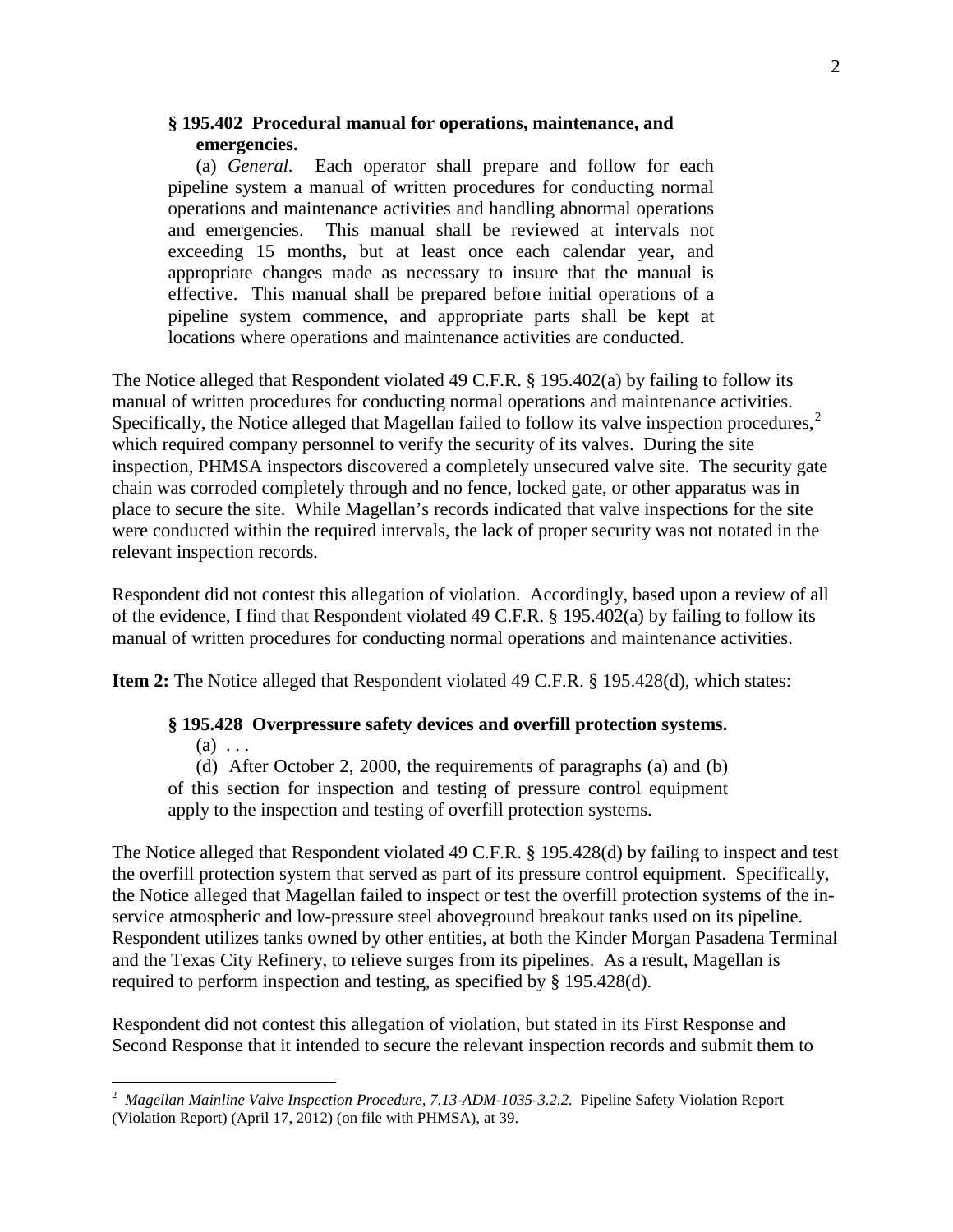OPS. In its August 14, 2012 hearing withdrawal request, Magellan indicated that it had secured the agreement of the relevant operators to provide the necessary records. However, no records have been received to date.

Accordingly, based upon a review of all of the evidence, I find that Respondent violated 49 C.F.R. § 195.428(d) by failing to inspect and test the overfill protection system that served as part of its pressure control equipment

**Item 3:** The Notice alleged that Respondent violated 49 C.F.R. § 195.432(b), which states:

# **§ 195.432 Inspection of in-service breakout tanks.**

 $(a) \ldots$ 

(b) Each operator must inspect the physical integrity of in-service atmospheric and low-pressure steel aboveground breakout tanks according to API Standard 653 (incorporated by reference, *see* 195.3). However, if structural conditions prevent access to the tank bottom, the bottom integrity may be assessed according to a plan included in the operations and maintenance manual under § 195.402(c)(3).

The Notice alleged that Respondent violated 49 C.F.R. § 195.432(b) by failing to inspect the physical integrity of in-service atmospheric and low-pressure steel aboveground breakout tanks according to API Standard 653 or, if prevented from accessing the tank bottom, assessing bottom integrity according to a plan included in its operations and maintenance manual. Specifically, the Notice alleged that Magellan failed to inspect breakout tanks associated with its pipeline. During the OPS inspection, Magellan was unable to provide evidence that it had inspected or maintained appropriate records for breakout tanks at the Kinder Morgan Pasadena Terminal and the Texas City Refinery.

Respondent did not contest this allegation of violation, but indicated that the relevant inspection and testing records would be provided. As of the date of the Final Order, no records have been received.

Accordingly, based upon a review of all of the evidence, I find that Respondent violated 49 C.F.R. § 195.432(b) by failing to inspect the physical integrity of in-service atmospheric and low-pressure steel aboveground breakout tanks according to API Standard 653 or, if prevented from accessing the tank bottom, assessing bottom integrity according to a plan included in its operations and maintenance manual.

**Item 4:** The Notice alleged that Respondent violated 49 C.F.R. § 195.579(a), which states:

## **§ 195.579 What must I do to mitigate internal corrosion?**

(a) *General.* If you transport any hazardous liquid or carbon dioxide that would corrode the pipeline, you must investigate the corrosive effect of the hazardous liquid or carbon dioxide on the pipeline and take adequate steps to mitigate internal corrosion.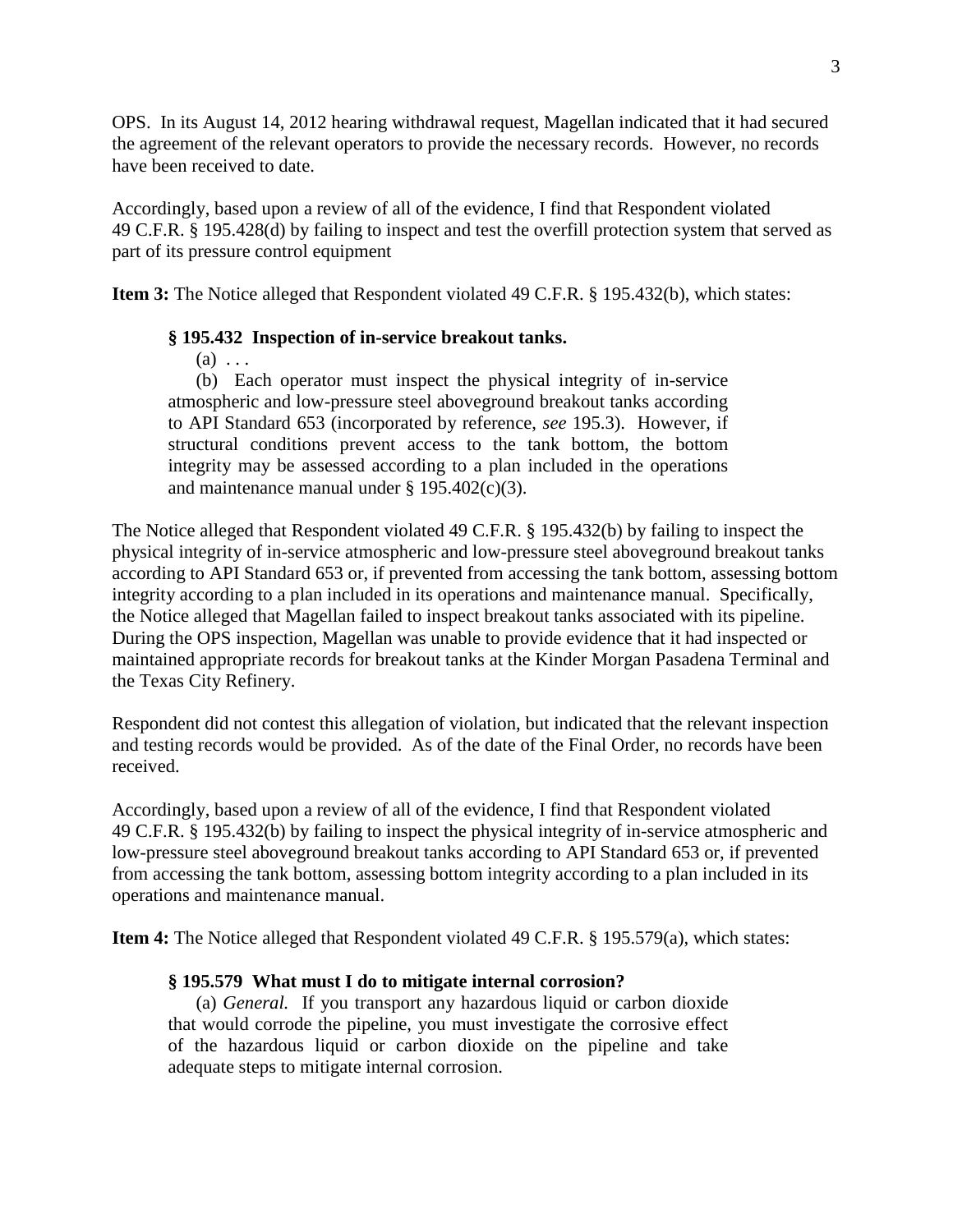The Notice alleged that Respondent violated 49 C.F.R. § 195.579(a) by failing to investigate the effect of the corrosive hazardous liquid being transported on its pipeline and to take adequate steps to mitigate internal corrosion. Specifically, the Notice alleged that Magellan was unable to provide documentation that it had performed an investigation of the liquid's corrosive effects. Magellan acquired the pipelines cited during the audit in November 2010 and, since that time, has not taken adequate steps to mitigate internal corrosion. During the OPS inspection, Magellan was allegedly unable to provide any documentation that it had performed a coupon examination, water sampling, or any other corrosive-effect investigation.<sup>3</sup>

Respondent did not contest this allegation of violation. Accordingly, based upon a review of all of the evidence, I find that Respondent violated 49 C.F.R. § 195.579(a) by failing to investigate the effect of the corrosive hazardous liquid being transported on its pipeline and to take adequate steps to mitigate internal corrosion.

These findings of violation will be considered prior offenses in any subsequent enforcement action taken against Respondent.

# **COMPLIANCE ORDER**

The Notice proposed a compliance order with respect to Items 1, 2, 3 and 4 in the Notice for violations of 49 C.F.R. §§ 195.402(a), 195.428(d), 195.432(b) and 195.579(a), respectively. Under 49 U.S.C. § 60118(a), each person who engages in the transportation of hazardous liquids or who owns or operates a pipeline facility is required to comply with the applicable safety standards established under chapter 601. Pursuant to the authority of 49 U.S.C. § 60118(b) and 49 C.F.R. § 190.217, Respondent is ordered to take the following actions to ensure compliance with the pipeline safety regulations applicable to its operations:

> 1. With respect to the violation of § 195.402(a) (**Item 1**), Respondent must review all applicable procedures related to valve inspections (7.13-ADM-1035). Respondent must verify that all field personnel responsible for performing valve inspections are properly trained in all inspection procedures and the completion of inspection records. In addition, Respondent must inspect all mainline valves to ensure that adequate security is in place, within 90 days of receipt of the Final Order.

> 2. With respect to the violation of § 195.428(d) (**Items 2 and 3**), Respondent must implement a process either to inspect or provide inspection records of (1) the physical integrity of in-service atmospheric and low-pressure steel aboveground breakout tanks, according to section 4 of API Standard 653; and (2) the testing of overfill protection systems, within 90 days of receipt of the Final Order.

> 4. With respect to the violation of § 195.579(a) (**Item 4**), Respondent must investigate the potential corrosive effect of hazardous liquids being transported on its pipeline and implement a program to monitor and mitigate internal corrosion, within 90 days of receipt of the Final Order.

 $\overline{a}$ <sup>3</sup> Violation Report, at 21.